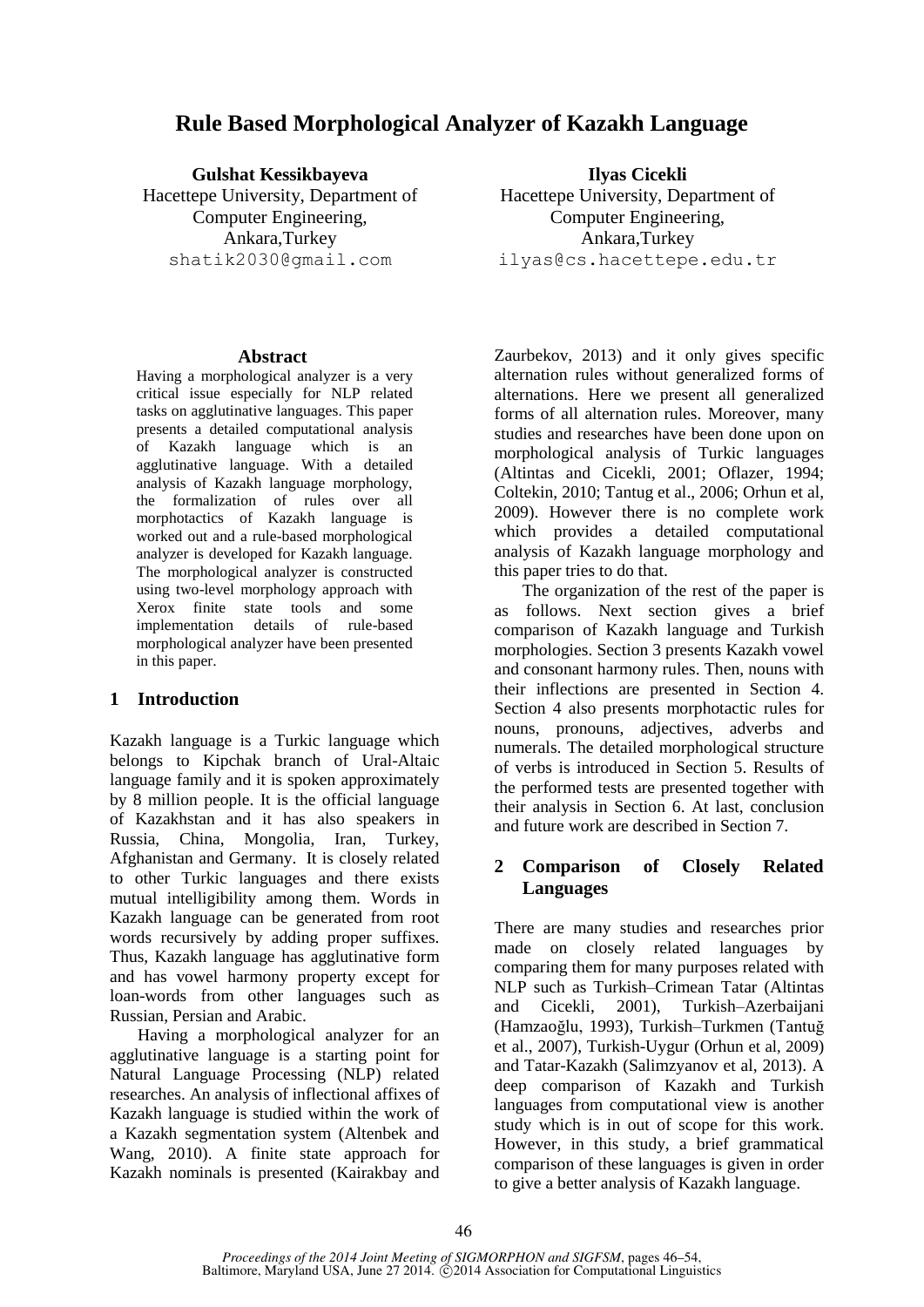Kazakh and Turkish languages have many common parts due to being in same language family. Possible differences are mostly morpheme based rather than deep grammar differences. Distinct morphemes can be added in order to get same meaning. There exist some differences in their alphabets, their vowel and consonant harmony rules, their possessive forms of nouns, and inflections of verbs as given in Table 1. There are extra 9 letters in Kazakh alphabet, and Kazakh alphabet also has 4 additional letters for Russian loan words.

Both Kazakh language and Turkish employ vowel harmony rules when morphemes are added. Vowel harmony is defined according to last morpheme containing back or front vowel. In Kazakh language, if the last morpheme contains a back vowel then the vowel of next coming suffix is *a* or *ı*. If the last morpheme contains one of front vowels then the vowel of next coming suffix is *e* or *i*. In Turkish, suffixes with vowels *a*, *ı*, *u* follow morphemes with vowels *a*, *o*, *u*, *ı* and suffixes with vowels *e*, *i*, *ü* follow morphemes with vowels *e*, *i*, *ü*, *ö* depending on being rounded and unrounded vowels. Consonant harmony rule related with voiceless letters is similar in both languages.

|                   | Turkish<br>Kazakh     |                       |  |
|-------------------|-----------------------|-----------------------|--|
|                   |                       | Language              |  |
| <b>Alphabet</b>   | Latin                 | Cyril                 |  |
|                   | 29 letters            | 42 letters            |  |
|                   | (8 Vowels,            | (10 Vowels,           |  |
|                   | 21 Consonant)         | 25 Consonants,        |  |
|                   |                       | 3 Compound            |  |
|                   |                       | Letters,              |  |
|                   |                       | 4 Russian             |  |
|                   |                       | Loan Word             |  |
|                   |                       | Letters)              |  |
| Vowel &           | Synharmonism          | Synharmonism          |  |
| Consonant         | according to          | according to          |  |
| <b>Harmony</b>    | back, front,          | back and front        |  |
|                   | unrounded and         | vowels                |  |
|                   | rounded               |                       |  |
|                   | vowels                |                       |  |
| <b>Possessive</b> | 6 types of            | 8 types of            |  |
| Forms of          | possessive            | possessive            |  |
| <b>Nouns</b>      | agreements            | agreements            |  |
| Case              | 7 Case Forms          | 7 Case Forms          |  |
| Forms of          |                       |                       |  |
| <b>Nouns</b>      |                       |                       |  |
| Verbs             | <b>Similar Tenses</b> | <b>Similar Tenses</b> |  |
|                   |                       |                       |  |

In Kazakh language there are 8 types of personal possessive agreement morphemes as given in Table 2. Kazakh language has two additional possessive agreements for second person.

There are some identical tenses and moods of verbs in both language such as definite past tense, present tense, imperative mood, optative mood and conditional mood. They have nearly same morphemes for tenses. On the other hand there are some tenses of verbs which are identical according to meaning and usage, but different morphemes are used. Moreover, in Kazakh language there are some tenses such as goal oriented future and present tenses which do not exist in Turkish language.

| <b>Possessive</b><br>Pronoun | <b>Representation</b>               |                | <b>Examples</b> for<br>Eke, "father" |                 |  |
|------------------------------|-------------------------------------|----------------|--------------------------------------|-----------------|--|
| None<br>Possessive           | Pnon                                |                | Eke                                  | father          |  |
| My                           | 1<br>P <sub>1</sub> Sg              |                | Eke-m                                | my<br>father    |  |
| Your                         | P <sub>2</sub> Sg                   | 2              | Eke-N                                | your<br>father  |  |
| Your<br>(Polite)             | P <sub>2</sub> P <sub>Sg</sub>      | 2              | Eke-<br>Niz.                         | your<br>father  |  |
| His/Her                      | P3Sg                                | 3              | Eke-si                               | his<br>father   |  |
| Our                          | P <sub>1P1</sub>                    | 1              | Eke-<br>miz                          | our<br>father   |  |
| Your Plural                  | P <sub>2P1</sub>                    | $\overline{c}$ | Eke-<br>leriN                        | your<br>father  |  |
| Your Plural<br>(Polite)      | P <sub>2</sub> PP <sub>1</sub><br>2 |                | Eke-<br>leriNiz                      | your<br>father  |  |
| Their<br>P3Pl                |                                     | 3              | Eke-<br>leri                         | their<br>father |  |

Table 2. Possessive Agreement of Nouns.

### **3 Vowel and Consonant Harmony**

Kazakh is officially written in the Cyrillic alphabet. In its history, it was represented by Arabic, Latin and Cyrillic letters. Nowadays switching back to Latin alphabets in 20 years is planned by the Kazakh government. In the beginning stage of study, Latin transcription of Cyril version is used for convenience.

Two main issues of language such as morphotactics and alternations can be dealt with Xerox tools. First of all, morphotactic rules are represented by encoding a finite-state network. Then, a finite-state transducer for alternations is constructed. Then, the formed network and the transducer are composed into a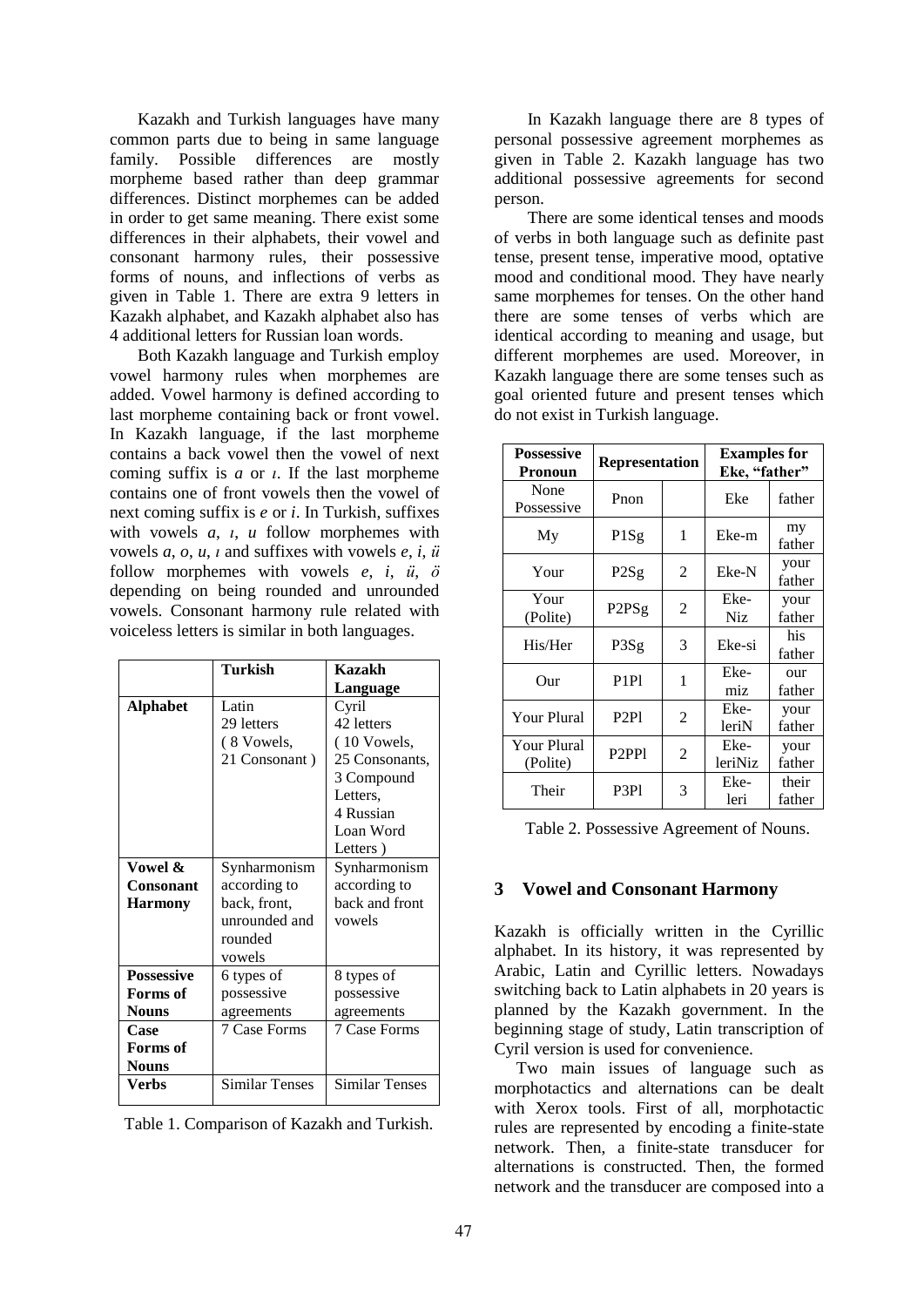single final network which cover all morphological aspects of the language such as morphemes, derivations, inflections, alternations and geminations (Beesley and Karttunen, 2003).

Vowel harmony of Kazakh language obeys a rule such that vowels in each syllable should match according to being front or back vowel. It is called synharmonism and it is basic linguistic structure of nearly all Turkic languages (Demirci, 2006). For example, a word *qa-la-lar-dIN,* "of cities" has a stem *qala*, "city" and two syllables of containing back vowels according to the vowel harmony rule. Here *–lar* is an affix of Plural form and *–dIN* is an affix of Genitive case. However, as stated before, there are a lot of loan words from Persian and generally they do not obey vowel harmony rules. For example, a word *mu-Galim,* "teacher" has first two syllables have back vowels and the last one has a front vowel. So suffixes to be added are defined according to the last syllable. For example, a word *muGalimder-diN*, "of teachers" has suffixes with front vowels. On the other hand, there are morphemes with static front vowels which are independently from the type of last syllable can be added to all words such as Instrumental suffix *–men.* In this case, all suffixes added after that should contain front vowels.

| Name                          | <b>XFST</b>    | Type 1                                                 | Type 2                                    |
|-------------------------------|----------------|--------------------------------------------------------|-------------------------------------------|
| Sonorous<br>Consonant         | <b>SCons</b>   | lryw<br>m n N                                          |                                           |
| Voiced<br>Consonant           | <b>VCons</b>   | 22 I.A                                                 | $\mathbf b \mathbf v \mathbf g \mathbf d$ |
| <b>Voiceless</b><br>Consonant | <b>VLCons</b>  | pf q k t s S C x c                                     |                                           |
| Consonant                     | Cons           | $b$ p t c x d r z Z s S<br>C G f q k g N l m n<br>hwyv |                                           |
| Vowel                         | Vowel          | aeEilOouUj                                             |                                           |
| Front<br>Vowel                | <b>FV</b> owel | eEiOUj                                                 |                                           |
| <b>Back</b><br>Vowel          | <b>BVowel</b>  | aIou                                                   |                                           |

Table 3. Groups of Kazakh letters according to their sound. Upper case letters are used for non-Latin letters.

In order to construct a finite-state transducer for alternation rules, there are some capital letters such as *A*, *J*, *H*, *B*, *P*, *C*, *D*, *Q*, *K, T* are defined in intermediate level and they are invisible by user. These representations are used for substitution such as *A* is for *a* and *e* and *J* is for *I* and *i*. So if suffix *dA* should be added according to morphotactic rules, it means suffixes *da* or *de* should be considered. In Table 3, there are group of letters defined according to their sounds and these groups are used in alternation rules (Valyaeva, 2007).

Consonant harmony rules are varied according to the last letter of a word with in morphotactic rules. As in Table 3, different patterns are presented in order to visualize the relation between common valid rules and to generalize morphotactic rules. Thus, in each case according to morphotactic rules there are proper alternation rules for morphemes.

| <b>GROUP1</b>          |      |                      |       |             |                        |  |           |               |
|------------------------|------|----------------------|-------|-------------|------------------------|--|-----------|---------------|
| <b>Ablative Case</b>   |      | Locative case        |       | Dative Case |                        |  |           |               |
| dAn                    |      |                      |       | dA          |                        |  | <b>TA</b> |               |
| tAn                    |      |                      |       | tA          |                        |  | TA        |               |
| nAn                    |      | 3                    |       | ndA         | 3                      |  | nA        | 3             |
|                        |      |                      |       |             |                        |  | A         | 1/2           |
| <b>GROUP 2</b>         |      |                      |       |             |                        |  |           |               |
| <b>Genitive Case</b>   |      |                      |       |             | <b>Accusative Case</b> |  |           | Poss. Affix-2 |
| dJN                    |      |                      |       | dJ          |                        |  | diki      |               |
| tJN                    |      |                      |       | t.I         |                        |  | tiki      |               |
| nJN                    |      |                      | 3     | nJ          |                        |  | niki      |               |
|                        |      |                      |       | n           | 3                      |  |           |               |
| <b>GROUP 3</b>         |      |                      |       |             |                        |  |           |               |
| Plural Form of<br>Noun |      | <b>Negative Form</b> |       | A1P1        |                        |  |           |               |
| dAr                    | 1    |                      |       | bA          |                        |  | bJz       |               |
| tAr                    |      |                      |       | pA          |                        |  | pJz       |               |
| 1Ar                    |      |                      | r y w | mA          |                        |  | mJz       |               |
| <b>GROUP4</b>          |      |                      |       |             |                        |  |           |               |
|                        |      | Instrumental         |       |             |                        |  |           | A1Sg          |
|                        | Case |                      |       |             |                        |  |           |               |
| ben                    |      |                      |       |             |                        |  | bJn       |               |
| pen                    |      |                      |       |             |                        |  | pJn       |               |
| men                    |      |                      | 3     |             |                        |  | mJn       |               |

Table 4. Alternation rules according to groups of letters.

All alternation rules for suffixes depend on the last letter of a morpheme with in morphotactic rules and Table 4 gives some groupings that can be made in order to set some generalized rules overall. Patterns of last letters of morphemes in Table 4 are matched with groups of letters presented in Table 3. In Table 4, Locative case affix is *–dA*, if the last letter of a morpheme is one of Vowel, Sonorous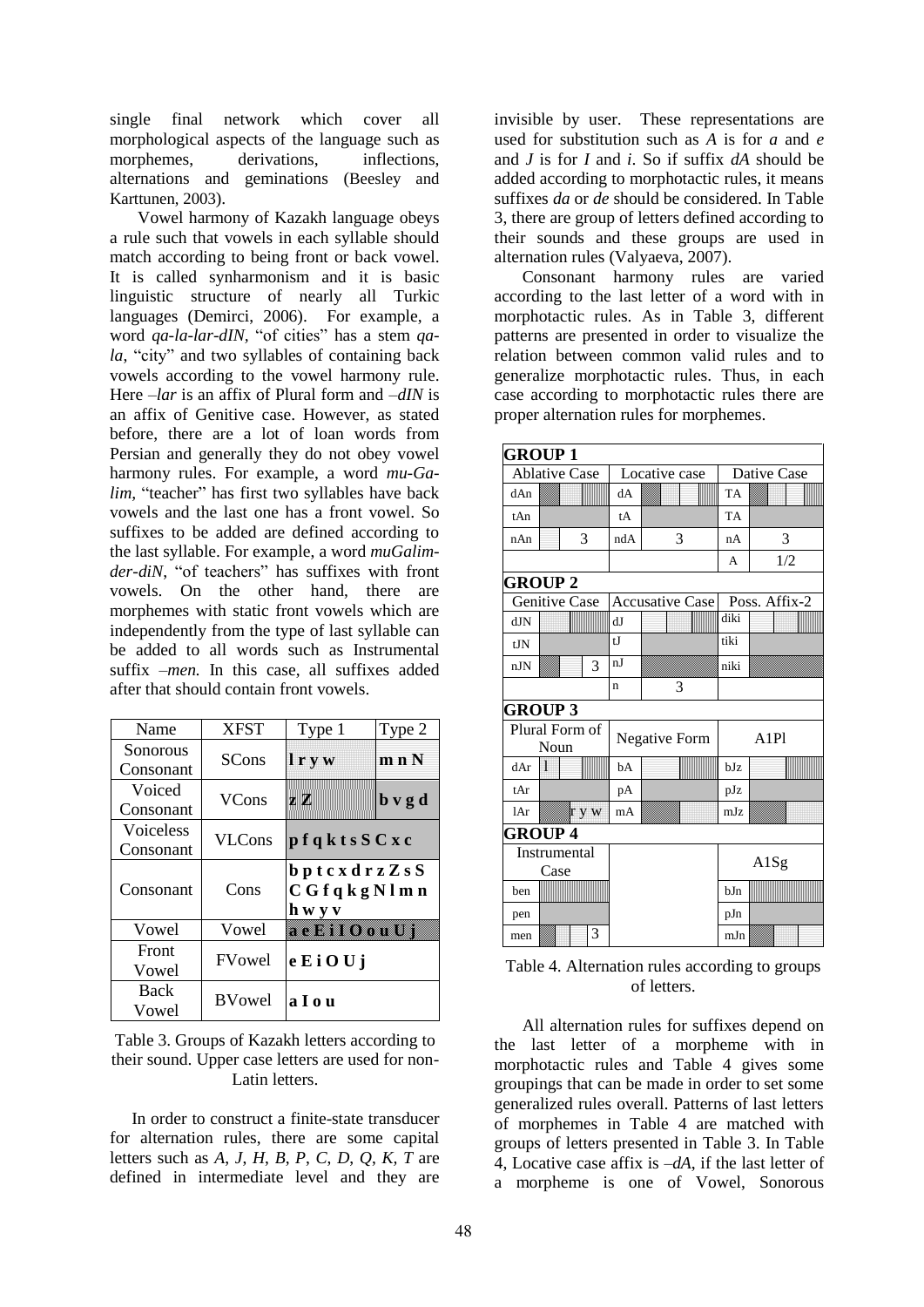Consonant or Voiced Consonant of Type 1 in Table 3. On the other hand, it is *–tA*, if the last letter is Voiceless Consonant or Voiced Consonant of Type 2. Here *A* is for *a* or *e* according to last syllable of containing Front or Back Vowel.

In Table 4, boxes presented by numbers such as 1, 2 and 3 are used for personal possessive agreements in Table 2. For example, word *Eke*, "father" in Ablative case without a possessive agreement takes suffix *–den*, because the word *Eke* ends with vowel *e*. However, in third person possessive agreement it takes suffix *–nen*, because all words with third person possessive agreement in Ablative case always take suffix *–nen* even though the third person possessive agreement morpheme ends with vowel.

According to those similarities in Table 4, there are some generalized rules which are valid in many cases in grammar including verbs and derivations. Some of these generalized rules derived from close patterns given in Table 4, are given in Table 5. For example, Rule 12 in Table 5 represents rules for Locative and Dative cases in Group 1 in Table 4. In Table 4, Locative and Dative suffix rules are nearly identical and have same patterns which can be observed visually. Also, Accusative and Possessive Pronouns of Type 2 are same.

|   |                             | 2                        |
|---|-----------------------------|--------------------------|
|   | Rule 11                     | <b>Rule 12 Locative,</b> |
|   | <i><b>Ablative Case</b></i> | Dative cases             |
| 2 | Rule 21                     | Rule 22                  |
|   | Genitive case               | Accusative<br>case,      |
|   |                             | Poss. Affix-2            |
| 3 | Rule 31                     | Rule 32                  |
|   | Plural Form of              | Negation, Personal       |
|   | Noun                        | Agreement of A1Pl        |
|   | Rule 41                     | Rule 42                  |
|   | <i>Instrumental</i>         | Personal                 |
|   | case                        | Agreement of A1Sg        |

Table 5. Generalized Rules.

In Dative case of GROUP 1 in Table 4, if the last letter is Back Vowel then *T* is replaced by  $G$  and  $T$  is replaced by  $g$  if the last letter is Front Vowel. Thus, a word *bala*, "child" becomes *bala-Ga*, "to child" and a word *Eke*, "father" will be *Eke-ge*, "to father". If the last letter is Voiceless Consonant, *T* is replaced by *q* or *k* depending on whether the last syllable contains Back Vowel or Front Vowel. For example, a word *kitap-qa*, "to book" has the last letter of Voiceless Consonant and the last syllable contains Back Vowel, thus *T* is replaced by *q*. A word *mektep-ke*, "to school" has the last letter of Voiceless Consonant and the last syllable contains Front vowel, thus *T* is replaced by *k*.

After detailed analysis of the language it can be seen that there are mainly common rules of alternations valid over all grammar. There are about 25 main alternation rules defined for all system together with generalized rules and 7 exception rules for each case. All these rules are implemented with XFST tools (Beesley and Karttunen, 2003). For instance, some mainly used common rules are given below and they are called by capital letters defined only in intermediate level. As mentioned before they are invisible by user. Here 0 is for empty character.

**Rule H & Rule B:** *H* is realized as 0 or *J*, *B* is realized as 0 or *A*.

```
[H->0,B->0||[Vowel]%+_[Cons]] 
[H->J, B->A]
```
If the last letter of a morpheme is Vowel and the first letter of the following suffix is Consonant then *H* and *B* are realized as 0. Otherwise, they are realized as *J* and *B*. Some examples are:

ana-Hm  $\rightarrow$  *ana-m*, "my mother" iS-Hm $\rightarrow$  iS-Jm $\rightarrow$ Rule J $\rightarrow$ *iSim*, "my stomache" ege-Br $\rightarrow$  *ege-r*, "will sharpen" bar-Br→ bar-Ar→ Rule A→ *bar-ar*, "will go"

**Rule J & Rule A:** *J* is realized as *I* or *i* and *A* is realized as *y*, *a* or *e*.

```
[A->y] | [Vowel]<sup>%+</sup>_]
[A->a, J->I] | [BVowel] (Cons)*\$+?* ][A->e, J->i] | [FVowel] (Cons) * * * ^{-1}]
```
If the last letter of a morpheme is Vowel then *A* is realized as *y*, and if the last syllable of a morpheme contains Back Vowel then *A* and *J* are realized as *a* and *I*. Otherwise, if the last syllable of a morpheme contains Front Vowel then *A* and *J* are realized as *e* and *i*. Some examples are:

bas-Hm $\rightarrow$ bas-Jm $\rightarrow$ *basIm*, "my head" dos-tAr*dos-tar*, "friends" dEpter-lAr *dEpter-ler*, "copybooks" barma-AmIn*barma-ymIn*, "I will not go"

**Rule T** (a part of Rule 12 in Table 5)**:** *T* is realized as *q*, *G*, *k* or *g*.

[T->q||[BVowel](?)[VLCons]%+\_] -<br>[T->k||[FVowel](?)[VLCons]<sup>%+</sub><sup>-</sup>]</sup> [T->G||[BVowel](?)[0|SCons|VCons1]%+\_] [T->g||[FVowel](?)[0|SCons|VCons1]%+\_]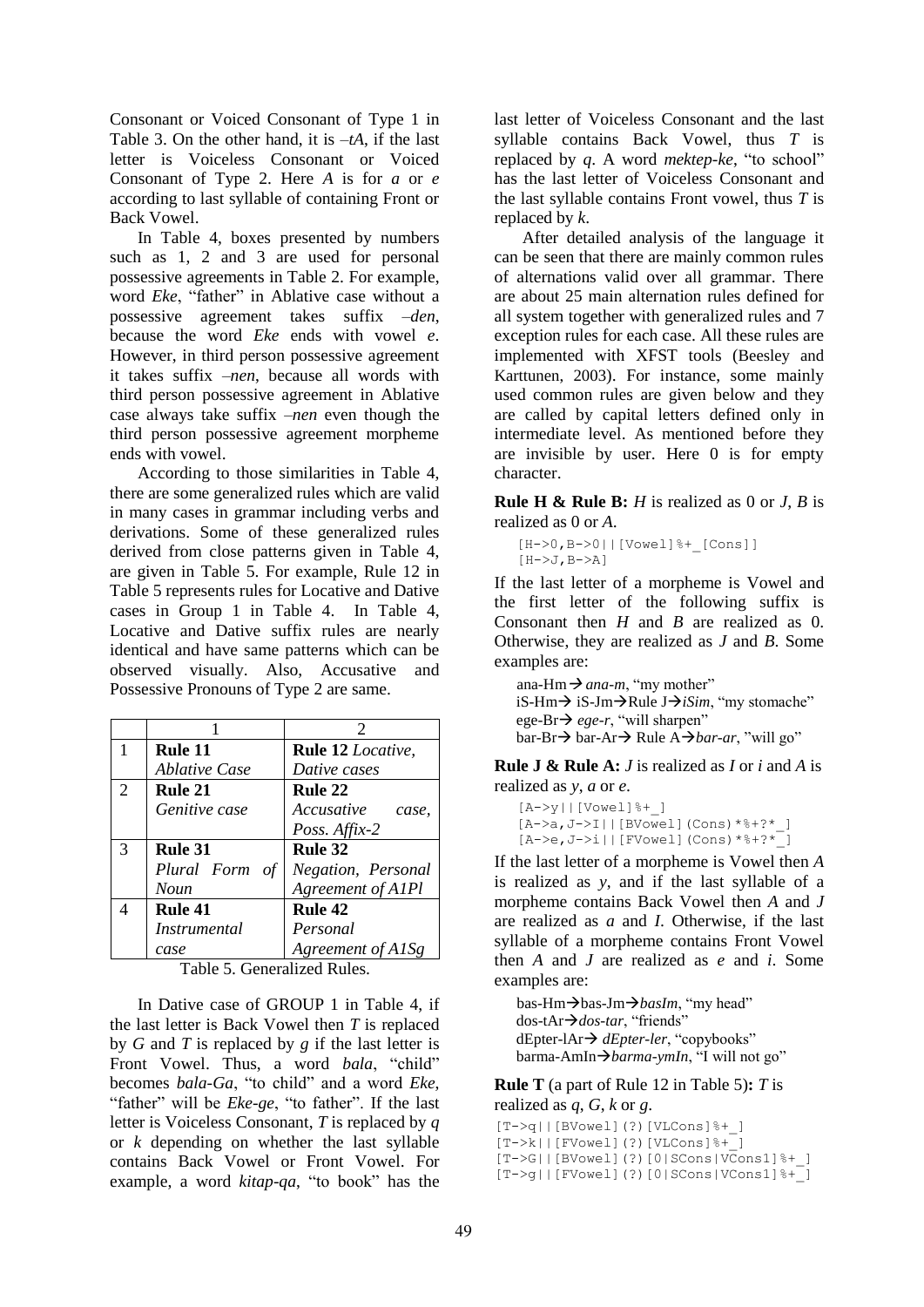This rule is a part of Rule 12 given in Table 5 for Dative case. It is one of generalized rules which are valid in many cases such as derivation of nouns, adjectives and verbs. Some examples are:

bala-Ta $\rightarrow$  *bala-Ga*, "to child" (Noun in Dative) Zaz-TI $\rightarrow$  *Zaz-GI*, "of summer" (Adjective) ZUr-Teli*ZUr-geli*, "since coming" (Verb) estit-Tiz→ estit-kiz, "make hear"(Causative Verb)

### **4 Nouns**

Nouns in Kazakh Language take singular or plural (A3Sg, A3Pl) suffixes, Possessive suffixes, Case suffixes and Derivational suffixes. In addition, nouns can take Personal Agreement suffixes when they are derived into verbs. For example, *kitap-tar-da-GI-lar-dIN* which means "of those which is in books" has the following morphological analysis

*kitap+Noun+A3Pl+Pnon+Loc^DB+Noun+Zer o+A3Pl+Pnon+Gen.*

Every nominal root at least has form of *Noun+A3Sg+Pnon+Nom*. Therefore, a root noun *kitap* which means "book" has the following morphological analysis

*kitap+Noun+A3Sg+Pnon+Nom.*

These inflections of noun are given in FST diagram in Figure 1.



#### Figure 1. The FSA model of inflectional changes of a noun*.*

It can be seen that nominal root can be in singular form by adding  $(+0)$  no suffix which is in fact third personal singular agreement (A3Sg) and by adding suffix (+PAr) in plural form which is in fact third personal plural agreement (A3Pl). Here *P* is an intermediate level representation letter for *d*, *t* or *l* in surface level. After, possessive affixes (+Pnon:0, +P1Sg:Hm, +P2Sg:HN, +P2PSg:HNJz, +P3Sg:sJ, +P1Pl:HmJz, +P2Pl:HN, +P2PPl:HNJz, +P3Pl:s) and case affixes (Nom, Dat, Abl, Loc, Acc, Gen, Ins) are added. Here *H* and *J* are intermediate letters. All morphotactic rules together with adjective, pronoun, adverb and numerals are given in Figure 2. It can be observed that every adjective can be derived to noun and nouns with relative affix can be derived to adjectives. There are other derivations which are produced by adding some specific suffixes between verbs and nouns, adjectives and adverbs, adjectives and nouns. In order to get rid of complex view those derivations are not explicitly shown in Figure 2.



Figure 2. Morphotactic Rules for Nominal Roots.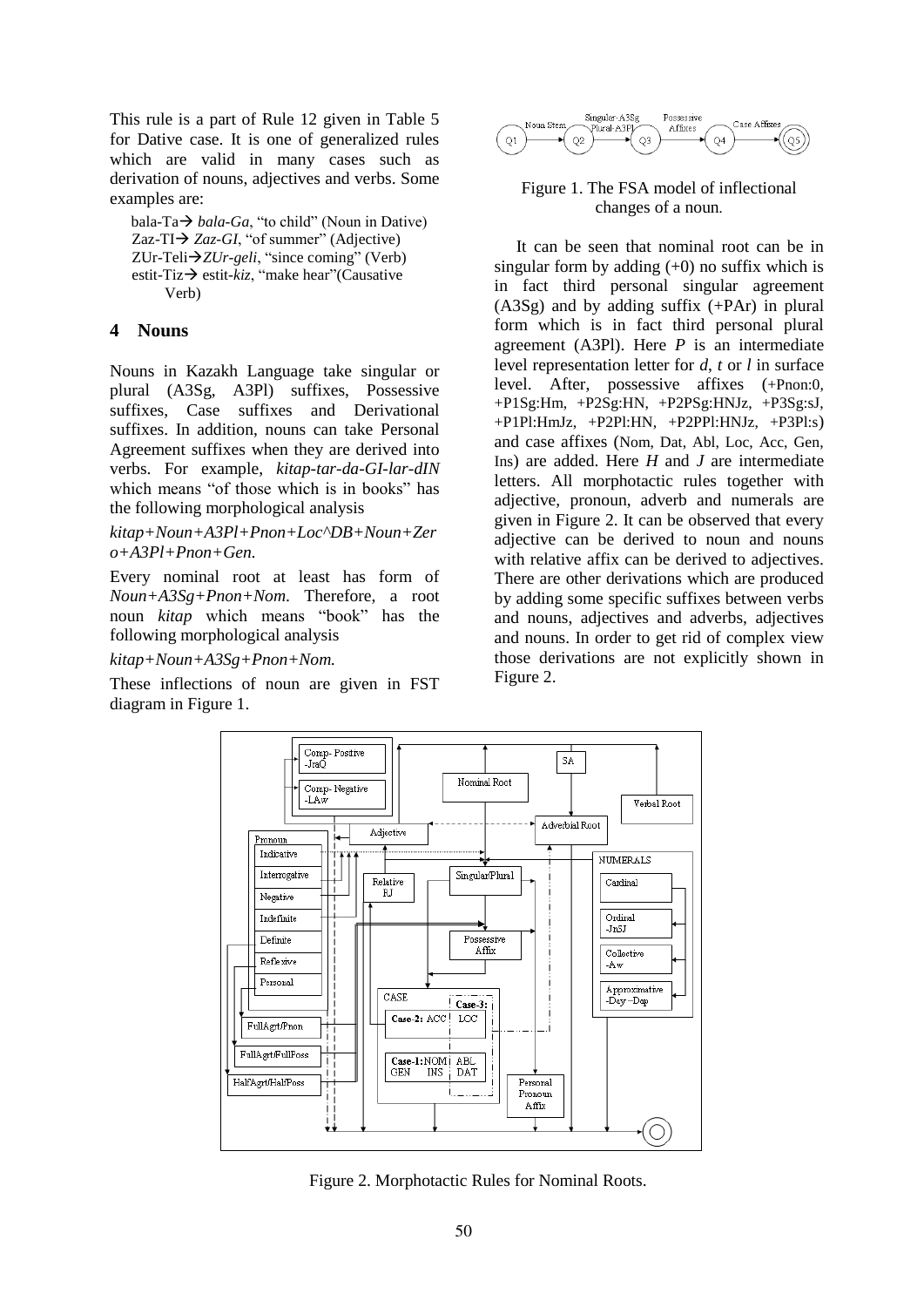In our system, the root of a word is a starting point for morphemes defined in lexicon file, and other morphemes are added according to morphotactic rules. Thus, starting from a root the system checks for all possible following morphemes and if a word is matched it gives appropriate output and moves to next state. For example, a surface form of a word *kitaptan,* "from a book" will have intermediate form of "kitap+tan" after implemented alternation rules. First it will check and find a noun root from lexicon. Then after giving output as "*kitap+Noun*", continues with next state which is *Singular/Plural*. At this state it will go on with 0 input giving output of *+A3Sg* for singular form of noun. Then, the next state will be *Possessive Affix* state to determine the personal possessive suffix. Here it is 0, thus epsilon transition which gives output as *+Pnon*. Now the output is *"kitap+Noun+A3Sg+Pnon"*. The next state is *Case* state in order to recognize the case of noun. Thus, for given input such as *+tan*, the output is determined as *+Abl* and this continues until the system reaches the final state or invalid state which is unacceptable state not returned to user. All possible morphemes are defined in the lexicon and all states are visualized in Figure 2.

|        | Saq/Tense                                                          | Suffix                        |         |
|--------|--------------------------------------------------------------------|-------------------------------|---------|
|        | bolZamdI keler Saq<br>Future Indefinite Tense                      | ar/er/r                       |         |
| Future | magsattI keler Sag<br>Future Goal Oriented Tense                   | baq/bek<br>paq/pek<br>maq/mek |         |
|        | auIspalI keler (osI) Saq<br>Future (Present) Transitional<br>Tense | a/e/y                         |         |
|        | magsattI osI Sag<br>Present Goal Oriented Tense                    | qalI/galI<br>keli/geli        | Present |
|        | nag osI Sag<br>Present Definite Tense                              | Ip/ip/p                       |         |
|        | dEl osI Saq<br>Present Progressive                                 | da/de                         |         |
|        | Zedel Otken Saq<br>Past Definite Tense                             | dI/di<br>tI/ti                |         |
|        | auIspalI Otken Saq- Past<br>Transitional Tense                     | atIn/etin<br>ytIn/ytin        |         |
| Past   | ayGaqtI burINGI Otken Saq<br>Past Narrative Definite Tense         | Gan/gen<br>qan/ken            |         |
|        | ayGaqsIz burINGI Otken<br>Saq<br>Past Narrative Indefinite Tense   | Ip/ip/p                       |         |

Figure 3. Tenses of Verbs in Kazakh Language.

## **5 Verbs**

Verbs are terms which define actions and states. Mainly three tenses exist such as present, future and past as stated in Figure 3. Moreover, conditional, optative and imperative moods are also defined. However in detailed form there are thirteen tenses together with modals in Kazakh language. These tenses are worked out from many resources where presentation and naming have variance among each other according to their scholars (Tuymebayev, 1996; Mamanov, 2007; Isaeva and Nurkina, 1996; Musaev, 2008). For example, according to Isaeva and Nurkina (1996) *awIspalI keler Saq* "Future Transitional Tense" denotes action in future and has same affix as Present Tense. However, Mamanov (2007) pointing out that *awIspalI keler Saq,* "Future Transitional Tense" denotes present action. Additionally, there are large amount of auxiliary verbs which define tenses and some modal verbs. However in cases that auxiliary verbs are not used verbs become as deverbial adverbs or participles which define verb or noun (Demirci, 2006). In Figure 4, morphotactic rules of verbs and modals are given. Derivations of verbs to nouns and adverbs with specific suffixes are shown with asterisk in Figure 4.

Verbs can be in reflexive, passive, collective and causative forms. For instance, verb *tara-w* means "to comb", *tara-n-w* in reflexive infinity form, *tara-l-w* in passive infinity form, *tara-s-w* in collective infinity and *tara-tQJz-w* and *taratTJr-w* in causative infinity form. Here, *Q*, *J* and *T* are intermediate letters. However not all verbs can have all of these forms at the same time.

Verbs in infinity form are generally formed with last letter w. For example: *kelw* which means "to come". The system is performing over generalization on verbs which take auxiliary verb on appropriate tenses. Those verbs are analyzed as derived adverbs or incomplete verbs on that tense since every verb of sentence should have personal agreement at the end and personal agreement affix added to the verb itself after the suffix of tense or to the auxiliary verb. In constructed morphological analyzer, we make analysis of every single word and for that reason generalization of some rules are made by giving more than one result.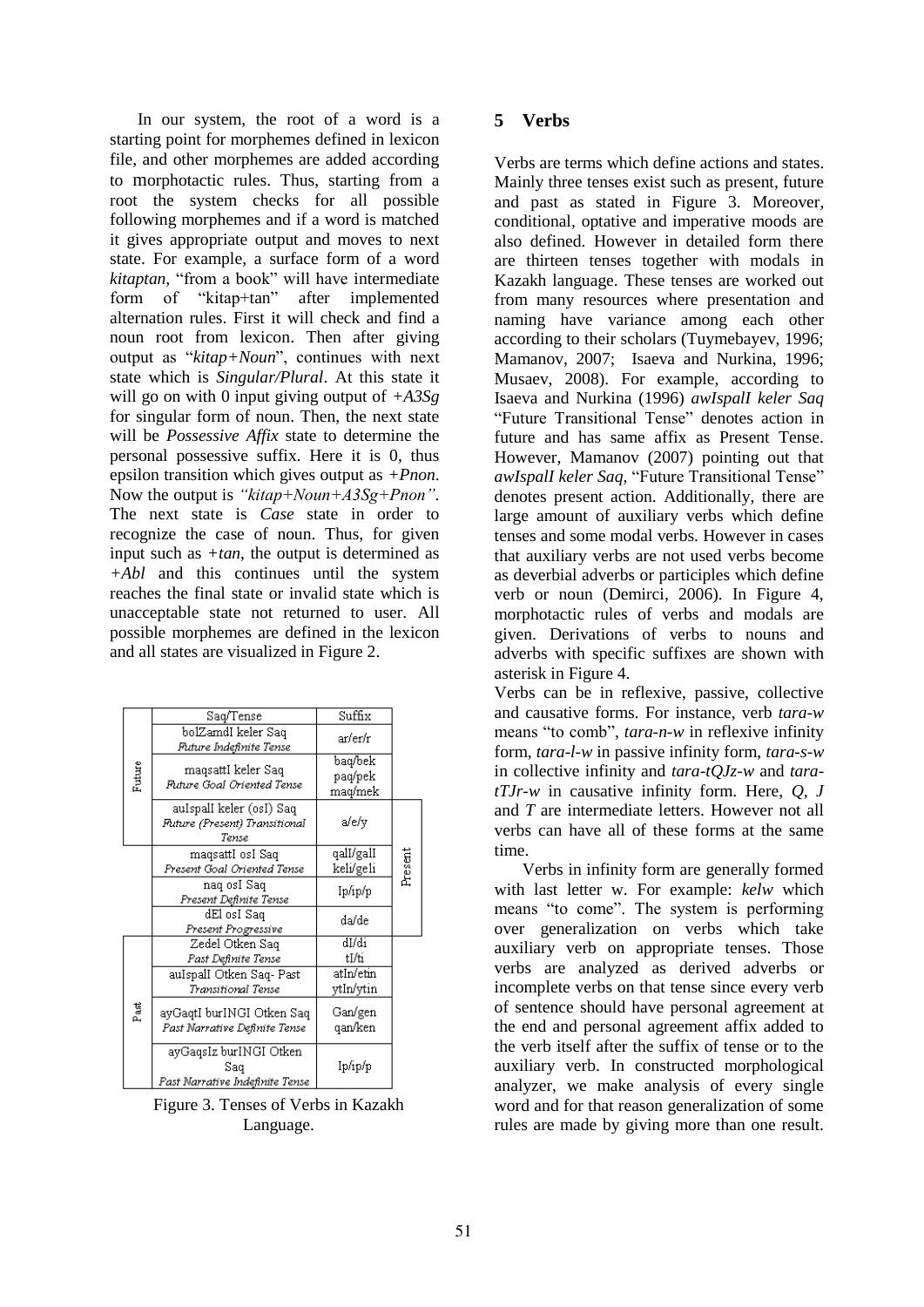

Figure 4. Morphotactic Rules of Verbs in Kazakh Language.

For example, *kel-geli tur-mIn* means "I am planning to come". Here *tur* is an auxiliary form which actually defines the tense of the verb and takes personal agreement affix *mIn*. Without an auxiliary verb, the word *kel-geli* means "since coming" and derived as an adverb. Thus compound verbs are examined separately. Some of tenses have different personal agreement endings and they are presented in Figure 4

# **6 Tests and Analysis**

As mentioned before, the system is implemented using Xerox finite-state tools for NLP. Morphotactic rules and possible morphemes are defined in lexicon file and compiled with lexc tool. Alternation rules are defined in regex file and rule transducer is composed with lexicon file in one network with xfst tool. Loan words, proper names and technical terms are not included. System is working in two directions as in lexical and surface level. Due to the ambiguities in language there is no one-to-one mapping between surface and lexical forms of words and the system can produce more than one result.

A large corpus of Kazakh words (Qazinform, 2010) not seen by the morphological analyzer before has been continually analyzed in order to enhance the

system by adding new words to lexicon. There are approximately 1000 words randomly selected from web which exist in lexicon and analyzed with the system. The percentage of correctly analyzed words is approximately 96%. Most of the errors are mainly the errors that occurred in the analysis of technical words which do not obey alternation rules of Kazakh Language. In Table 6, the w1.txt file has more technical words than w2.txt file. The results of the tests are given in Table 6. Errors due to Rules are exception errors which are not included in transducer yet. We hope in near future enhancing of the system will be performed by including all these rules. Also it can be seen in Table 6 that Kazakh words have 2.1 morphologic parses on average.

|                                     | <b>Total</b> | <b>Correctly</b><br><b>Analyzed</b> |              | <b>Total Errors</b> |  |
|-------------------------------------|--------------|-------------------------------------|--------------|---------------------|--|
| <b>Files</b>                        | Words        | Words                               | <b>Rules</b> | <b>Analyzer</b>     |  |
| w1.txt                              | 1000         | 962                                 | 30           |                     |  |
| w2.txt                              | 1010         | 978                                 | 26           |                     |  |
| <b>Morphologic Ambiguity is 2.1</b> |              |                                     |              |                     |  |

Table 6. Test Results.

# **7 Conclusion**

Language is one of the main tools for communication. Thus its investigation provides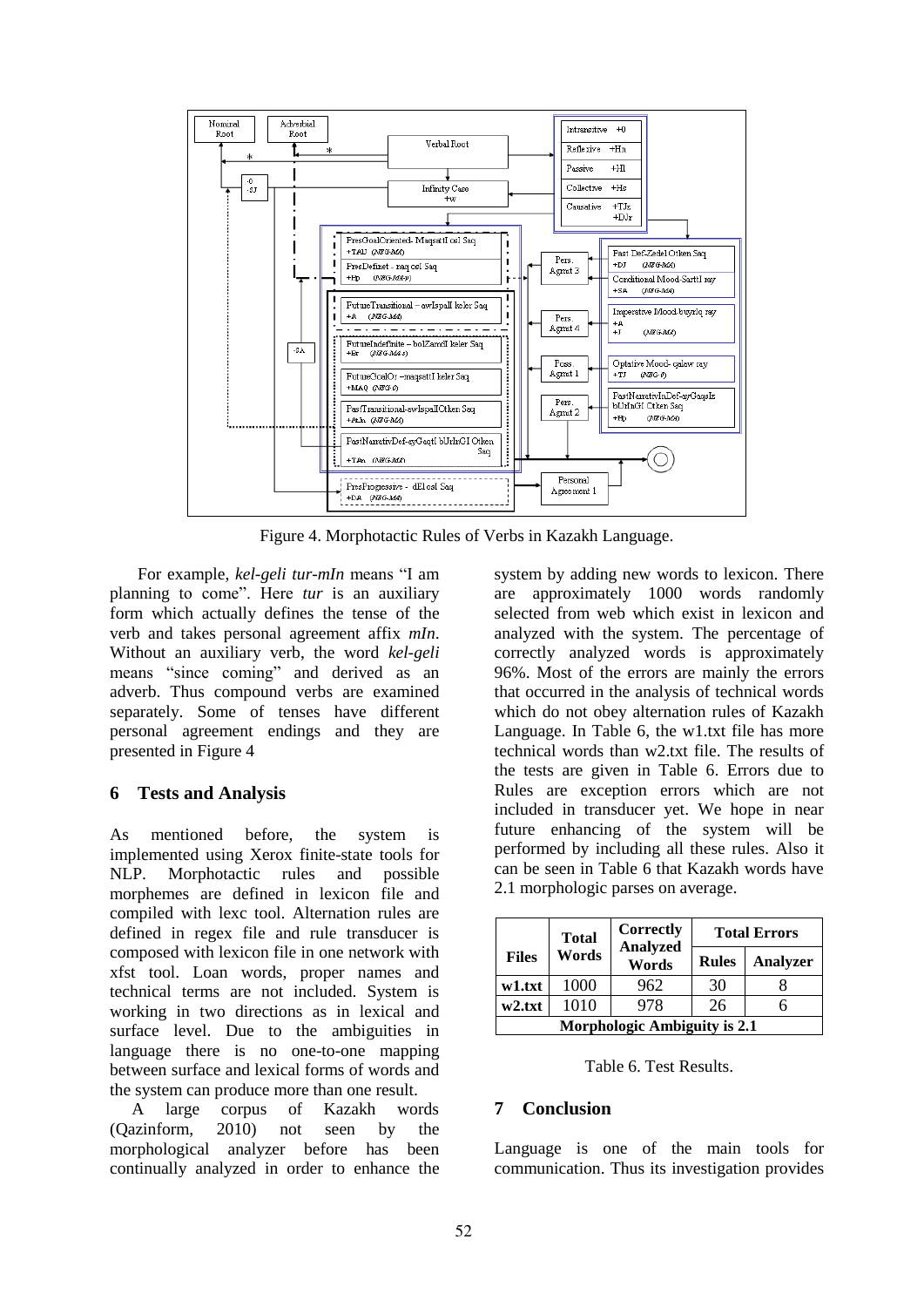better perspectives on all other aspects related with NLP. However, formalization and computational analysis of Kazakh language morphology is not widely worked out. In other words, there is a lack of tools for analysis of Kazakh language morphology from computational point of view. Moreover, grammar resources contain variances depending on scholars. For example, in some resources there are twelve tenses, whereas in others there are much less tenses of verbs. Naming of tenses can also vary from source to source. To summarize, building correctly working system of morphological analysis by combining all information is valuable for further researches on language.

In this paper, a detailed morphological analysis of Kazakh language has been performed. Also, a formalization of rules over all morphotactics of Kazakh languages is worked out. By combining all gained information, a morphological analyzer is constructed. For future work, enhancing of system by adding exception rules related with loan words and proper names should be performed. Having more stabilized system with lessened possible rule errors some internal details of character encoding will also be solved. Moreover, releasing the working system to users on the web and collecting feedbacks are intended. These feedbacks from users can help on improving the system capacity and lessen any possible errors. This is planned to be performed with using an open source environment which is alternative to Xerox XFST, namely Foma by Hulden (2009).

# **Reference**

- Altenbek G and Wang X. 2010. Kazakh Segmentation System of Inflectional Affixes*. Proceedings of CIPS-SIGHAN Joint Conference on Chinese Language Processing* (CLP2010), Beijing, China, p.183–190.
- Altintas K. and Cicekli I. 2001. A Morphological Analyser for Crimean Tatar. *Proceedings of the 10th Turkish Symposium on Artificial Intelligence and Neural Networks (TAINN'2001)*, North Cyprus, p.180-189.
- Beesley R. K. and Karttunen L. 2003. *Finite State Morphology*. CSLI Publications, Stanford, CA, USA.
- Coltekin C. 2010. A Freely Available Morphological Analyzer for Turkish*. Proceedings of the 7th International Conference on Language Resources and Evaluation (LREC'10)*, Valletta, Malta.
- Demirci K. 2006. *Kazakh Verbal Structures and Descriptive Verbs*. Dunwoody Press, Maryland, USA.
- Isaeva S, Nurkina G. 1996. *Sopostavitelnaya tipologiya kazakhskogo i russkogo yazykov.* Uchebnogo Posobie. Sanat publishers, Almaty, Kazakhstan.
- Hamzaoğlu I. 1993. *Machine translation from Turkish to other Turkic languages and an implementation for the Azeri language.* Master's thesis, Bogazici University, Turkey.
- Hulden M. 2009. Foma: a finite-state compiler and library. P*roceedings of the 12th Conference of the European Chapter of the Association for Computational Linguistics: Demonstrations Session*. Association for Computational Linguistics, pp. 29–32.
- Kairakbay M. B. and Zaurbekov D. L. 2013. Finite State Approach to the Kazakh Nominal Paradigm. *Proceedings of the 11th International Conference on Finite State Methods and Natural Language Processing (FSMNLP 2013)*, Scotland.
- Mamanov I.E. 1961. *Kazahskij jazyk*. Uchebnogo posobie gumanitarnogo tipa. Almaty, Kazakhstan.
- Mamanov I.E. 2007. *Qazaq til biliminin maseleleri*. Aris publishers, Almaty, Kazakhstan
- Mussayev M. K. 2008. *The Kazakh Language*. Vostochnaya literatura publishers, Moscow, Russia.
- Oflazer K. 1994. Two-level Description of Turkish Morphology. *Literary and Linguistic Computing*, 9(2):137-148.